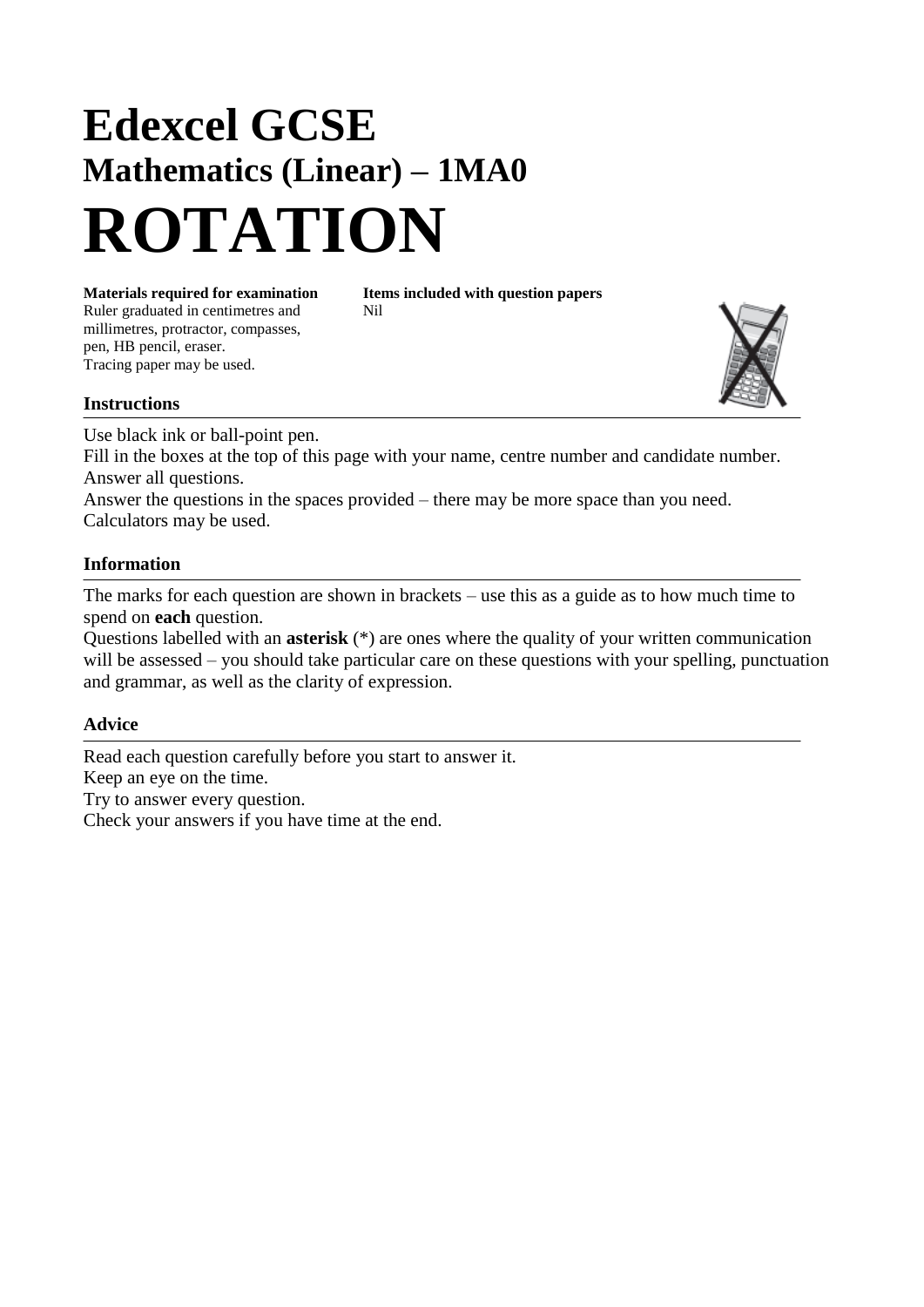

On the grid, rotate triangle **A** 180° about *O*.

Label your new triangle **B**.

**(2) (Total 2 marks)**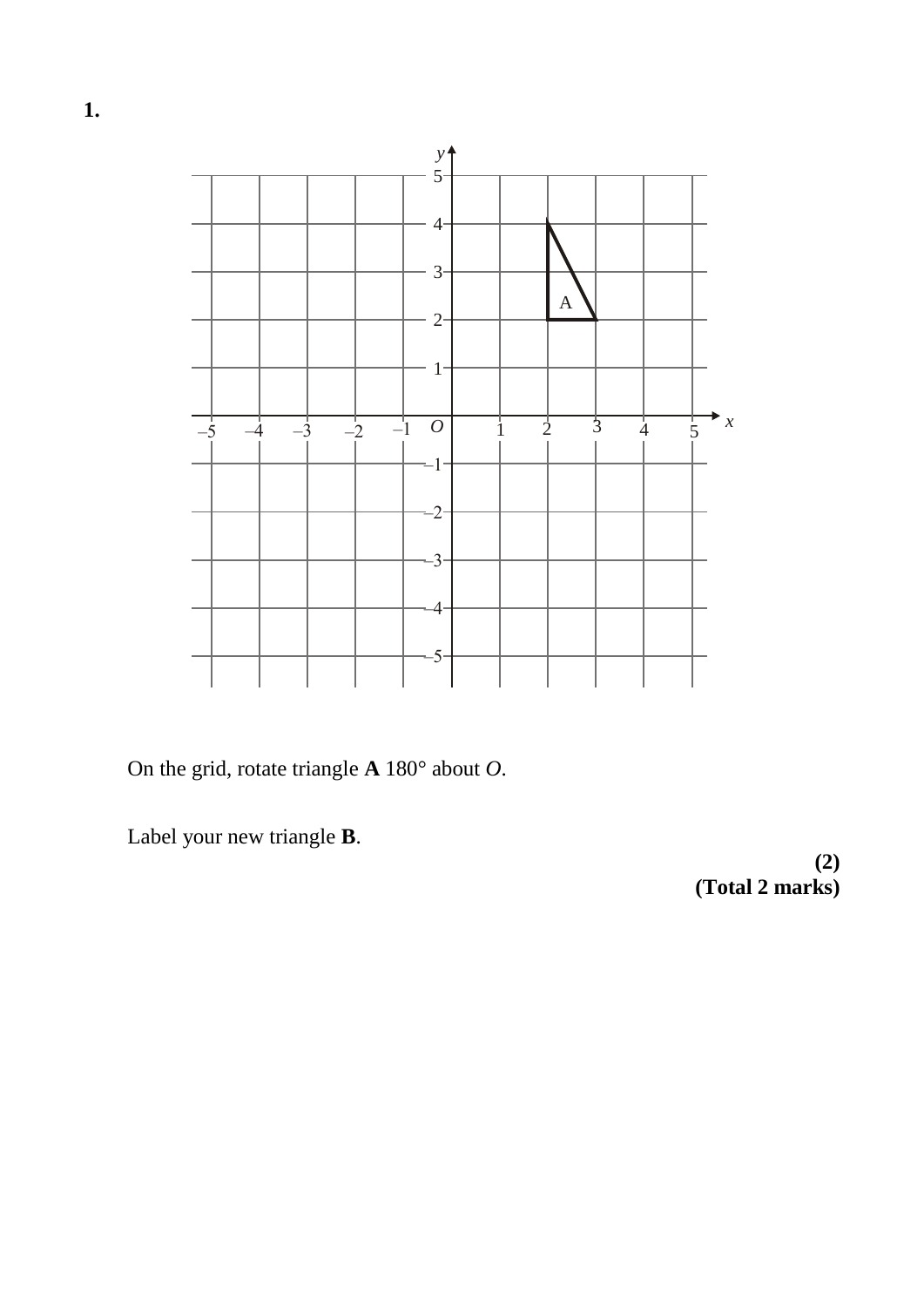

On the grid, rotate the shaded shape **P** one quarter turn anticlockwise about *O.*

Label the new shape **Q**.

**(3)**

**(Total 3 marks)**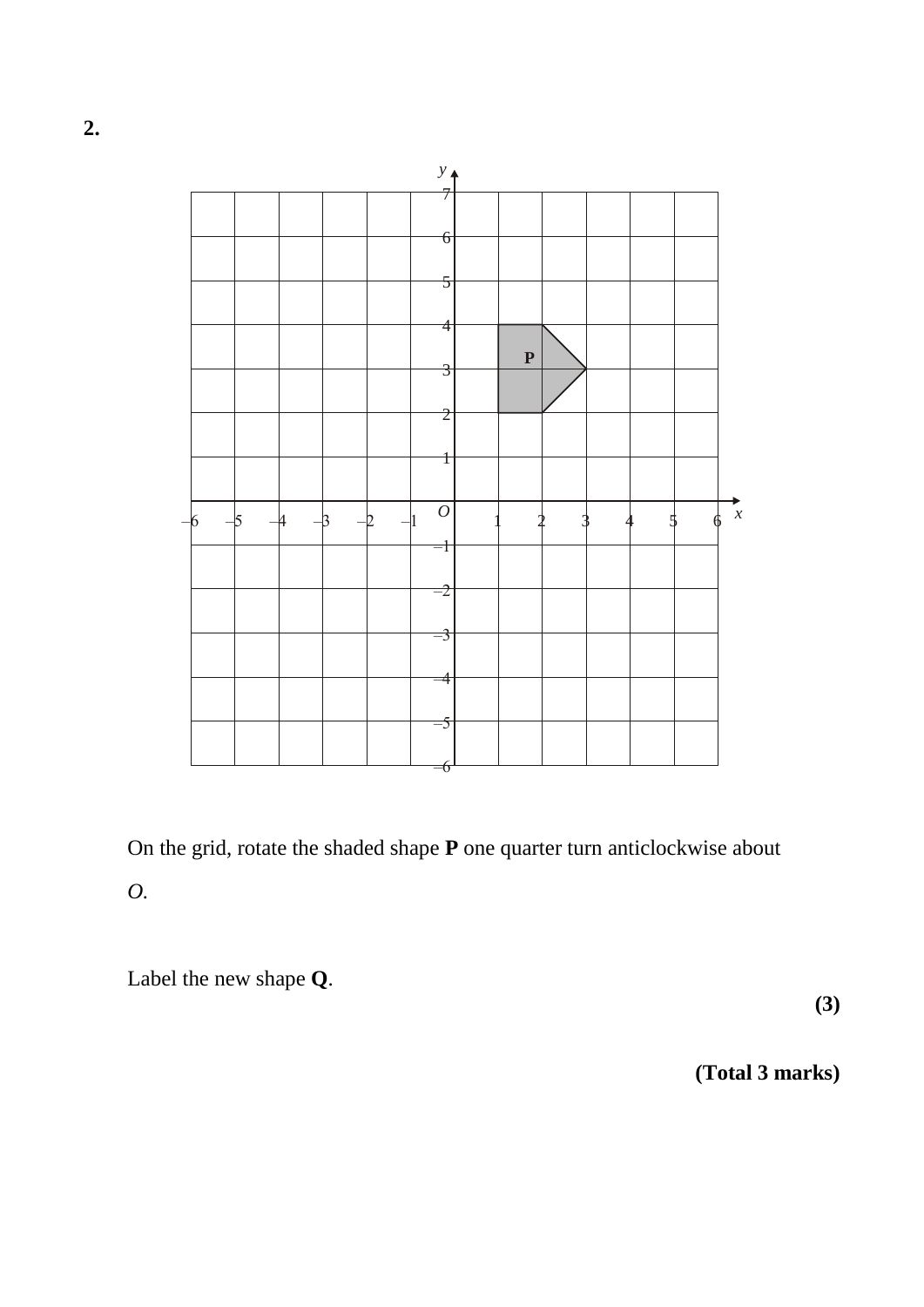



Rotate the triangle a quarter turn anticlockwise, centre *O.*

**(Total 2 marks)**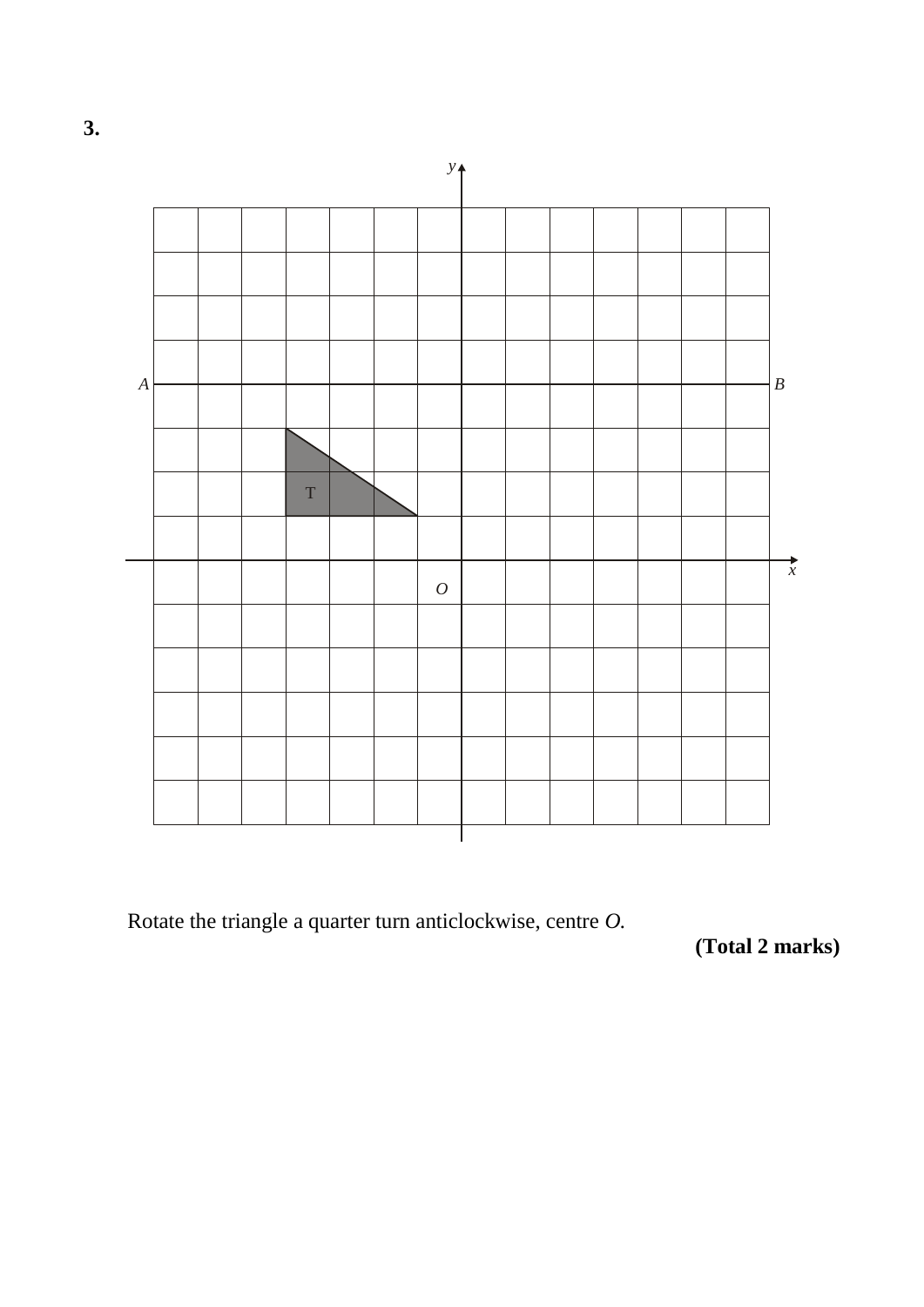

Rotate the triangle a half turn about the point *O*.

**(Total 2 marks)**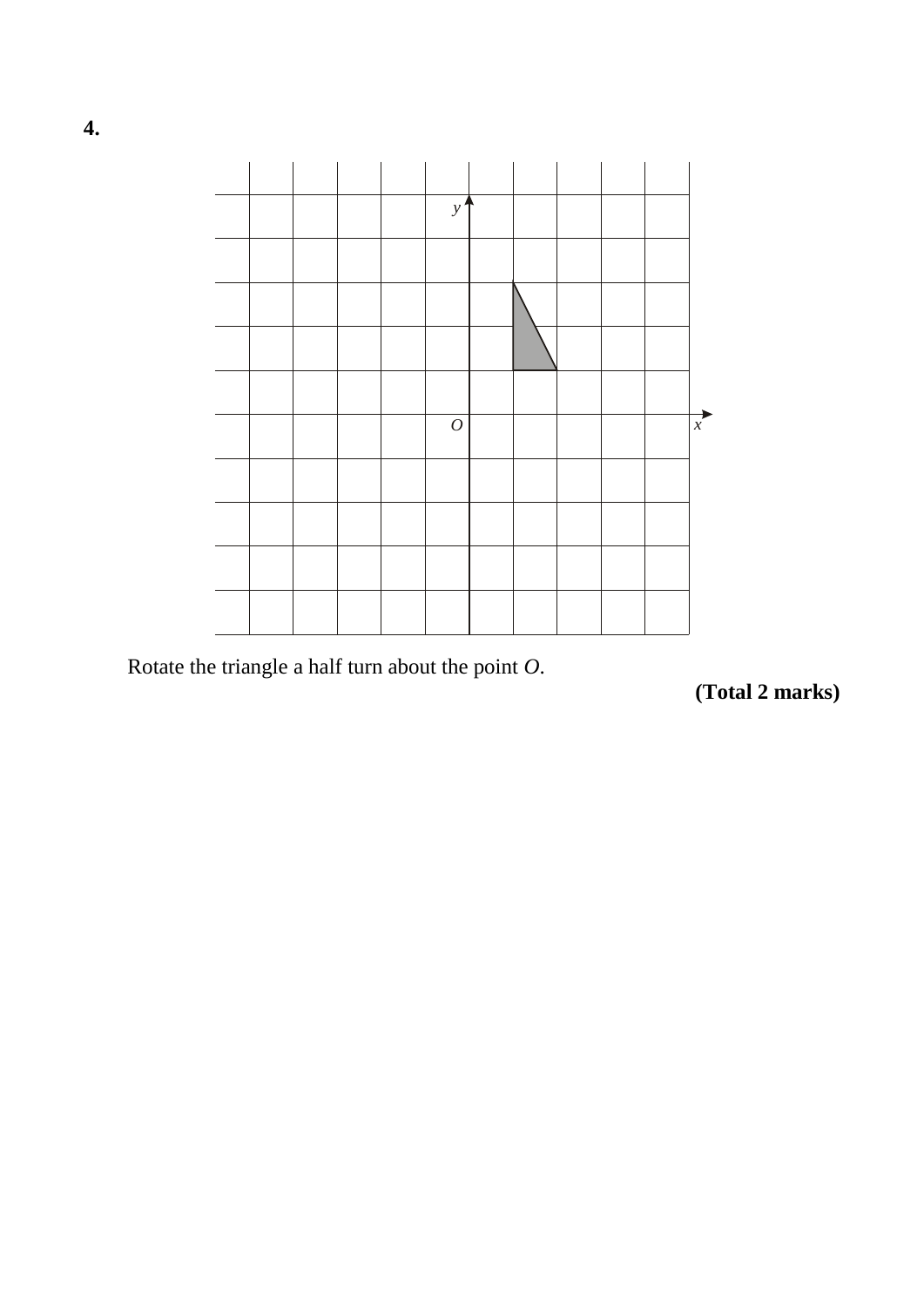

Rotate triangle **R** a half turn about the point *O*. Label the new triangle **T**.

**(2) (Total 2 marks)**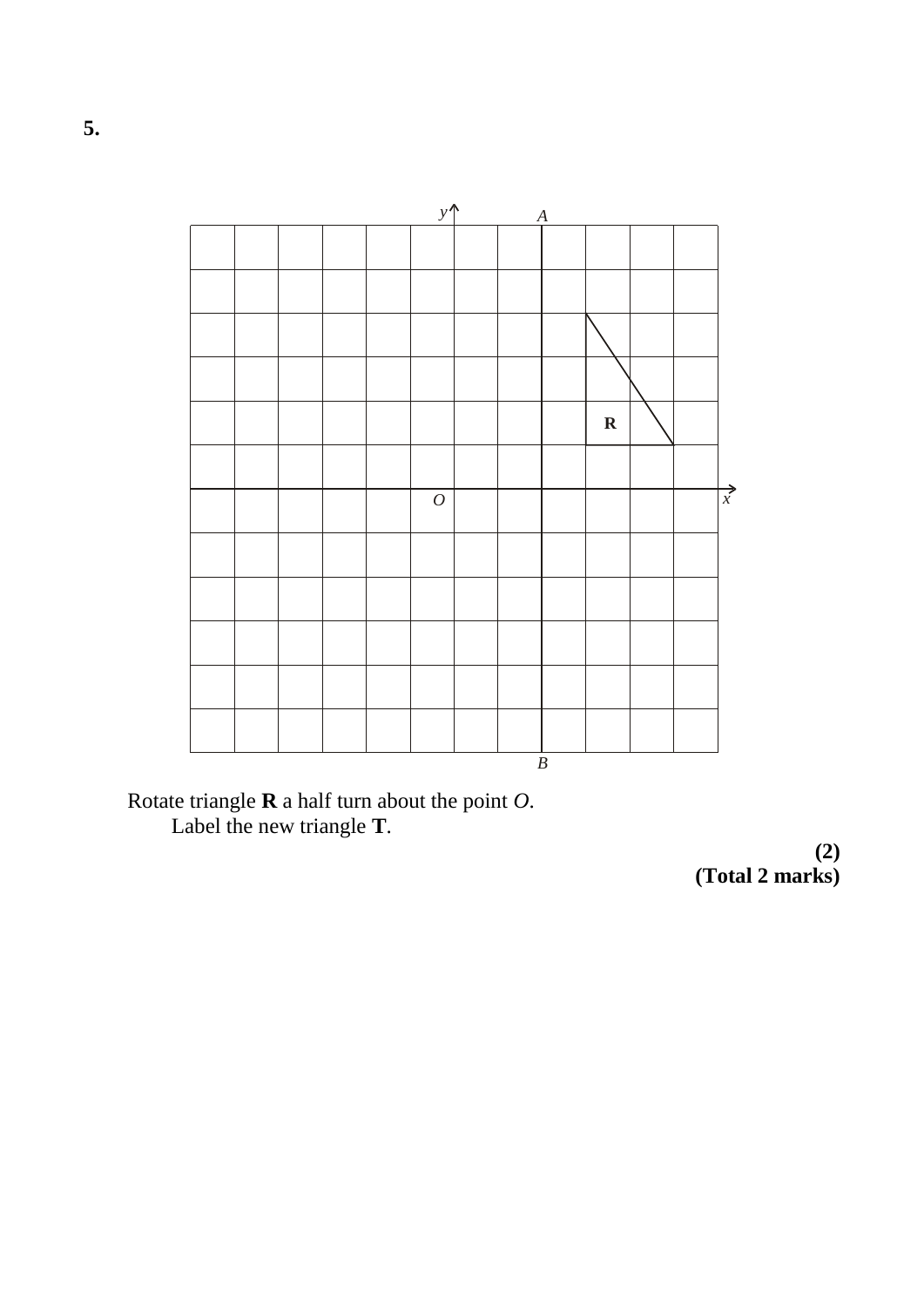

Describe fully the single transformation that maps shape **P** onto shape **Q.**

……………………………………………………………………………… …………………….………………………………………………………… ……………..………………….…………………………………………… …………………………..………………….……………………………… **(Total 3 marks)**